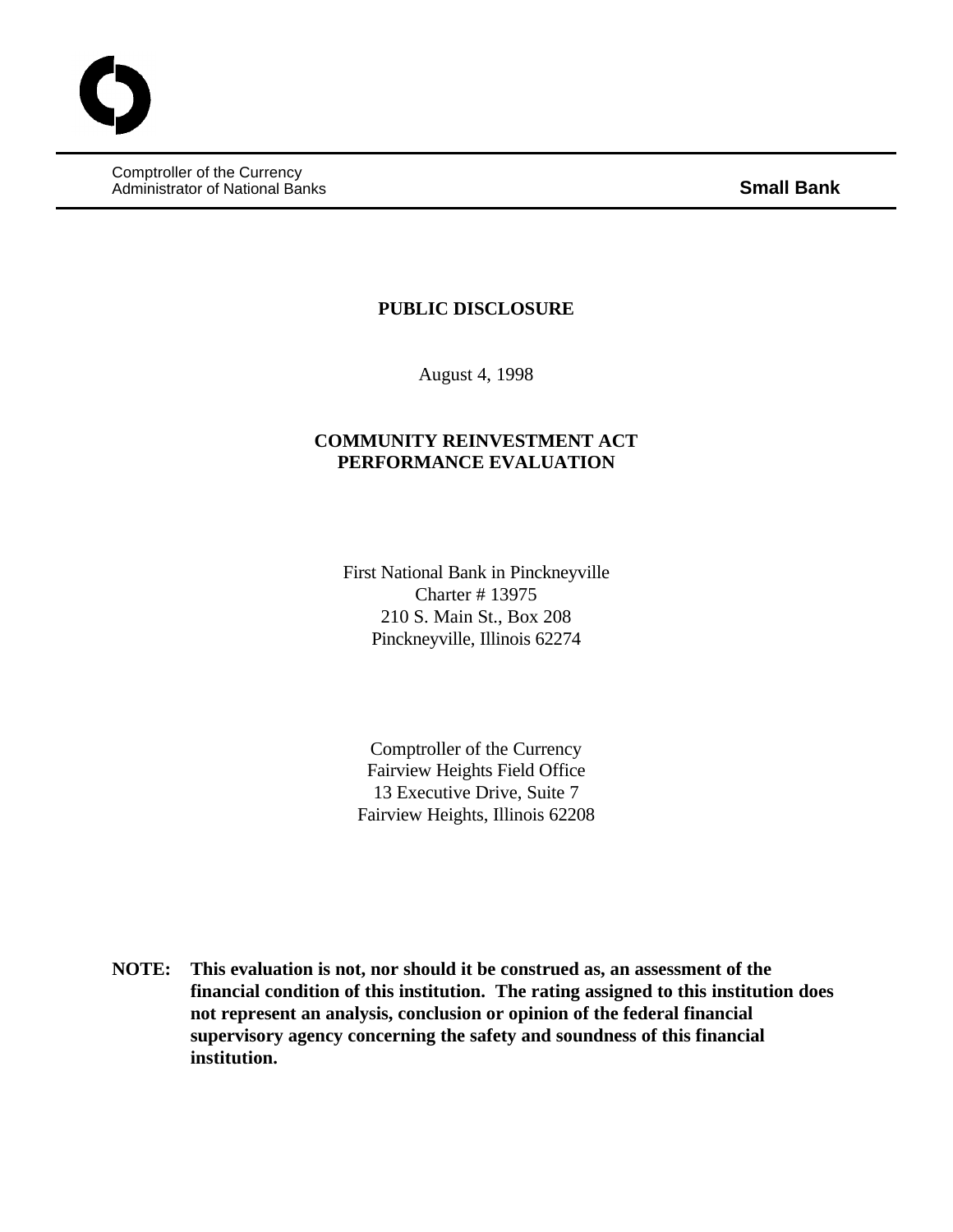# **GENERAL INFORMATION**

*The Community Reinvestment Act (CRA) requires each federal financial supervisory agency to use its authority when examining financial institutions subject to its supervision, to assess the institution's record of meeting the credit needs of its entire community, including low- and moderate-income neighborhoods, consistent with safe and sound operation of the institution. Upon conclusion of such examination, the agency must prepare a written evaluation of the institution's record of meeting the credit needs of its community.* 

*This document is an evaluation of the Community Reinvestment Act (CRA) performance of the First National Bank in Pinckneyville, Pinckneyville, Illinois, prepared by the Office of the Comptroller of the Currency, the institution's supervisory agency, as of August 4, 1998. This evaluation is based on information since the last CRA examination dated March 1, 1995. The agency rates the CRA performance of an institution consistent with the provisions set forth in Appendix A to 12 CFR Part 25.*

# **INSTITUTION'S CRA RATING:** This institution is rated **Satisfactory**.

- The level of lending to borrowers of different income levels is reasonable based on our review of residential real estate loans.
- The bank's loan-to-deposit ratio is comparable to the loan-to-deposit ratios of similarly situated area banks.
- A majority of loans are extended in the bank's assessment area.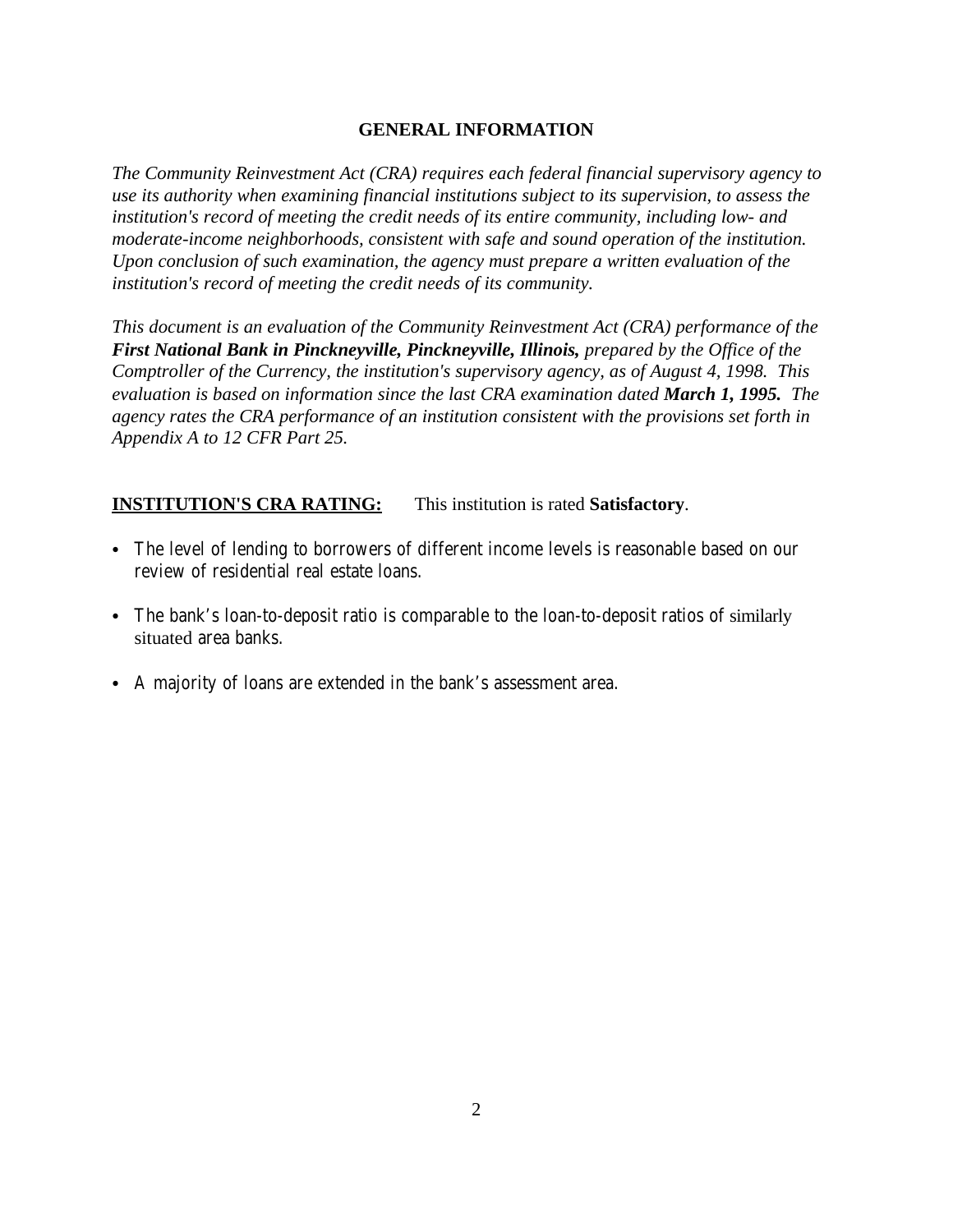### **DESCRIPTION OF INSTITUTION**

The First National Bank (FNB) in Pinckneyville is a \$63 million bank which is wholly owned by First Perry Bancorp, Inc., a one-bank holding company. The bank operates one office, with an ATM, which is located in downtown Pinckneyville. FNB Pinckneyville offers a full range of retail and commercial banking products normally associated with a community bank. The bank's primary business focus is in 1-4 family

residential real estate loans.

As of March 31, 1998, the loan portfolio represented 34% of total assets. As the graph illustrates, residential real estate loans represent over half of the loan portfolio.

No financial or legal constraints impede the bank's ability to meet community credit needs. The bank's prior CRA rating, dated March 1, 1995, was "Satisfactory Record of Meeting Community Credit Needs."

#### **DESCRIPTION OF ASSESSMENT AREA**





FNB Pinckneyville has designated portions of Perry County as its assessment area. This assessment area contains 3 contiguous Block Numbering Areas (BNAs), which are all middleincome geographies. No low- or moderate-income areas were arbitrarily excluded.

The population of FNB Pinckneyville's assessment area was 11,547 as of the 1990 census. The median housing value was \$38,532 and the median year built was 1962. Owner-occupied units represented 73% of the housing stock, with 81% of the housing stock being 1-4 family units.

As of the 1990 census, the Illinois non-metropolitan median family income was \$29,694. The 1998 HUD estimate for the Illinois non-metropolitan median family income is \$39,500. Census information on family incomes aggregated for all BNAs in the bank's assessment area shows that 19% of the families are in low-, 20% are in moderate-, 23% are in middle-, and 38% are in upperincome levels.

For the analysis contained in this report, low income is defined as income that is less than 50% of the 1998 non-metropolitan median family income. Moderate income is defined as income that is at least 50% but less than 80% of the 1998 non-metropolitan median family income. Middle income is at least 80% but less than 120% of the 1998 non-metropolitan median family income. Upper income is income that is 120% or more of the 1998 non-metropolitan median family income.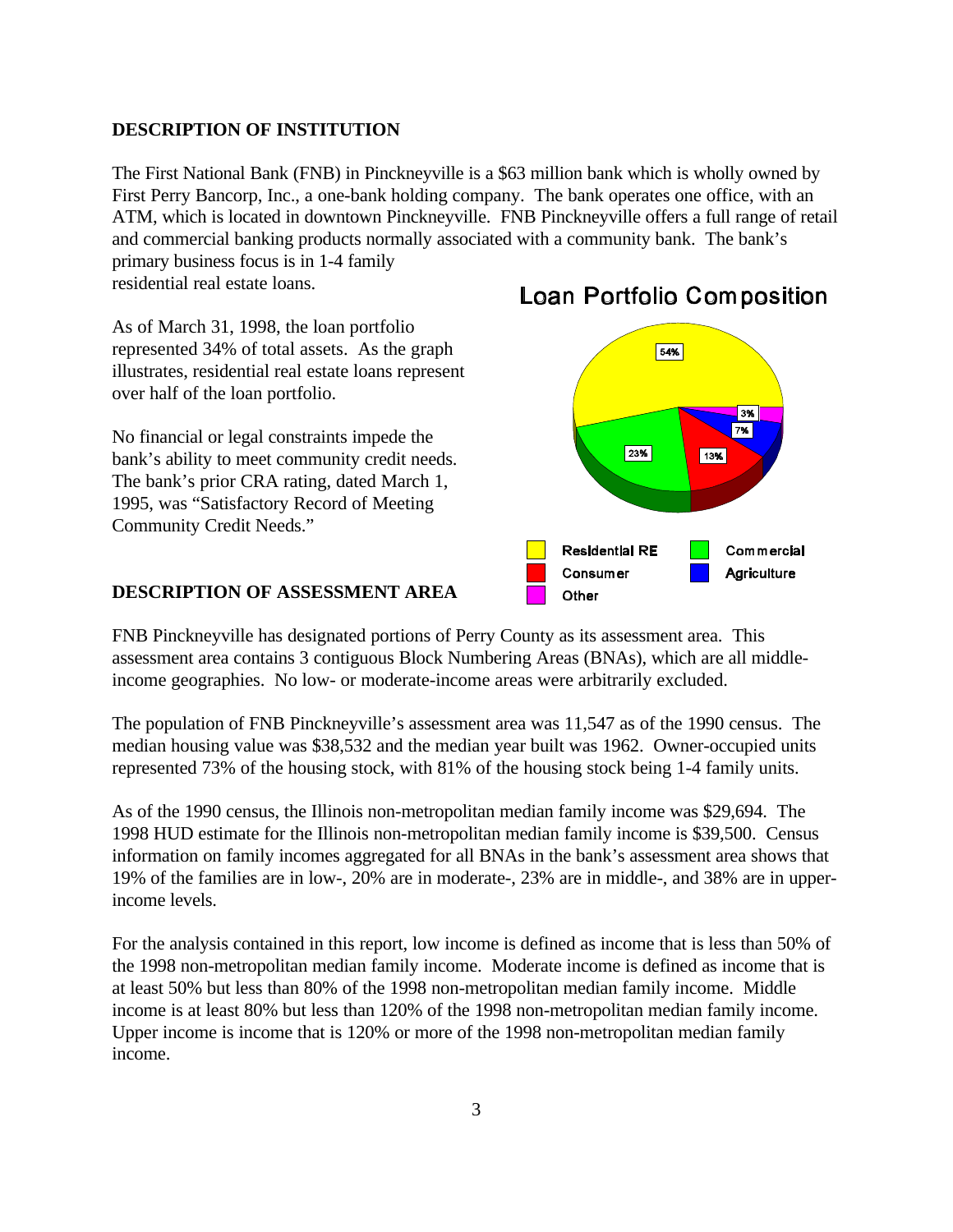The unemployment rate for Perry County reflects higher unemployment and a poorer economy compared to the state and nation as a whole. The March 1998 unemployment rate in Perry County was 10.0%, compared to the state unemployment rate of 4.8% and the national rate of 5.0% for the same period. The poor local economy and high unemployment rate are primarily attributable to the weak coal mining industry, formerly a strong element in the area. Major employers in Perry County are Universal Music Distribution, a compact disc manufacturing company, and GS Metals.

Strong competition in the area of residential real estate loans, the bank's main focus, is provided by a state bank and a national bank branch office in Pinckneyville, as well as financial institutions located in nearby Nashville and DuQuoin.

To further our understanding of the community's credit needs, we interviewed a community contact during this examination. The contact indicated the credit needs of the assessment area are primarily residential real estate loans and consumer loans. These needs are being met by local financial institutions.

# **CONCLUSIONS WITH RESPECT TO PERFORMANCE CRITERIA**

### **Lending to Borrowers of Different Income Levels and to Businesses and Farms of Different Sizes:**

The bank demonstrates satisfactory performance. We reviewed all residential real estate loans originated since the prior CRA examination. This product type was selected because it is the primary product line of the bank. Residential real estate credits comprise the largest portion of the loan portfolio on a dollar basis as well as a number basis. We did not review business and farm loans because they do not comprise a significant portion of the bank's loan portfolio.

FNB Pinckneyville's distribution of residential real estate loans demonstrates penetration to borrowers of all income levels. The bank's distribution to low- and moderate-income level individuals is reasonable compared to the demographic composition of the assessment area.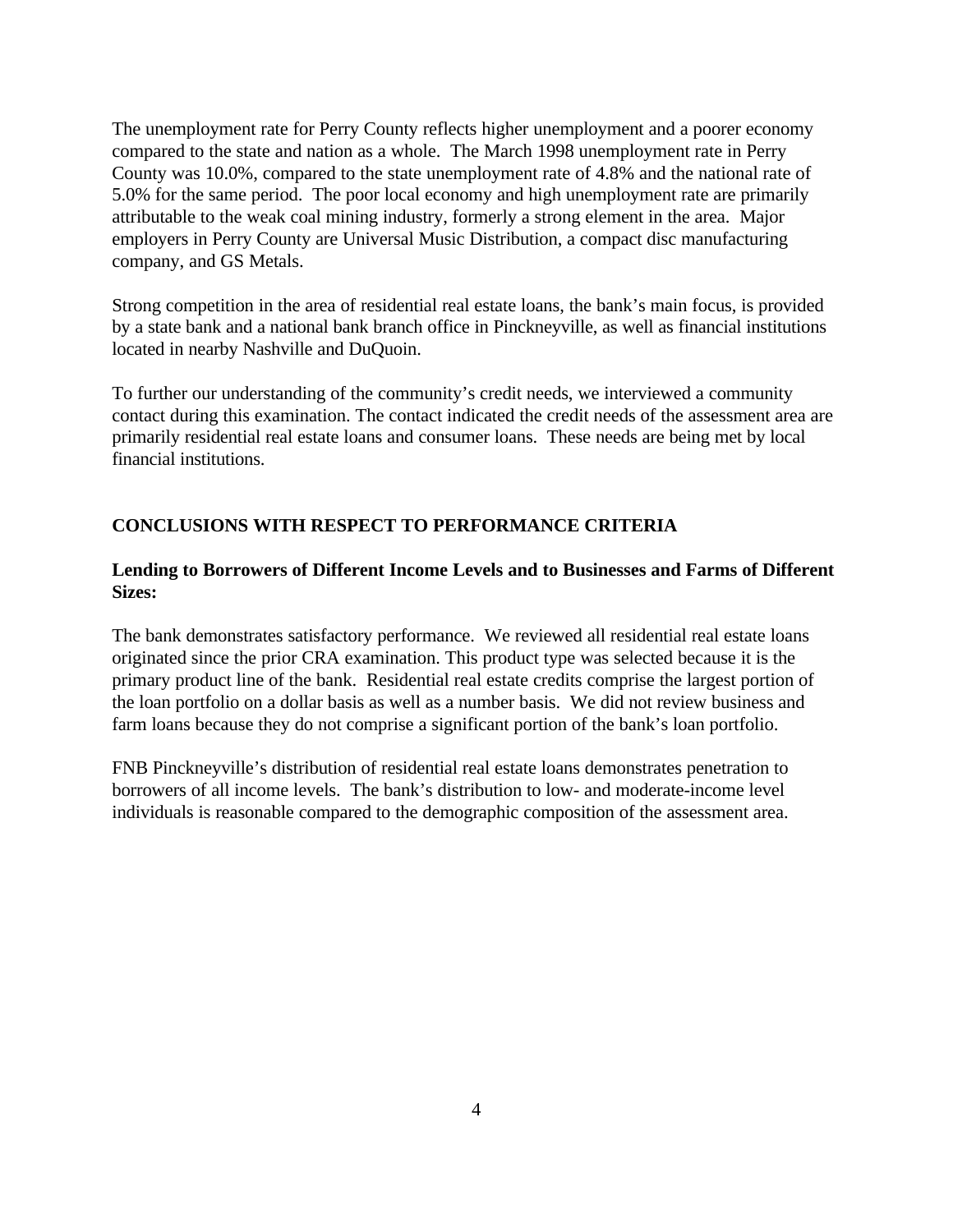| <b>Income</b><br><b>Levels</b> | # of Loans | % By#<br>of Loans | Loan \$<br>(000's) | $%$ By $\$<br>of Loans | $%$ of<br><b>Families by</b><br><b>Income Level</b> |
|--------------------------------|------------|-------------------|--------------------|------------------------|-----------------------------------------------------|
| <b>Low Income</b>              | 13         | 7%                | 180                | 3%                     | 19%                                                 |
| <b>Moderate Income</b>         | 47         | 25%               | 1,188              | 18%                    | 20%                                                 |
| <b>Middle Income</b>           | 52         | 27%               | 1,900              | 30%                    | 23%                                                 |
| <b>Upper Income</b>            | 77         | 41%               | 3,172              | 49%                    | 38%                                                 |

# **Distribution by Borrower Income Level Residential Real Estate Loans**

### **Geographic Distribution of Loans:**

Because all the BNAs in the bank's assessment area are middle income, no meaningful analysis could be performed based on loans in geographies of different income levels.

### **Loan-to-Deposit Ratio:**

The bank's loan-to-deposit ratio is satisfactory. FNB Pinckneyville's loan-to-deposit ratio was 40% as of March 31, 1998, and its average loan-to-deposit ratio for the fourteen quarters since the previous CRA evaluation was 41%. Three similarly situated area banks had loan-to-deposit ratios ranging from 65% to 77% as of March 31, 1998, and average ratios for the period ranging from 58% to 69%. It should be noted that FNB Pinckneyville has sold \$5,000,000 in loans to the secondary market since the prior CRA examination, which attributes to its low loan-to-deposit ratio.

### **Lending in the Assessment Area:**

Lending in the assessment area is satisfactory. Our review of all residential real estate loans originated since the previous CRA examination revealed that 84% of the number of loans and 82% of the dollar amount of loans were made in the bank's assessment area.

### **Response to Complaints:**

No complaints were received since the prior CRA evaluation.